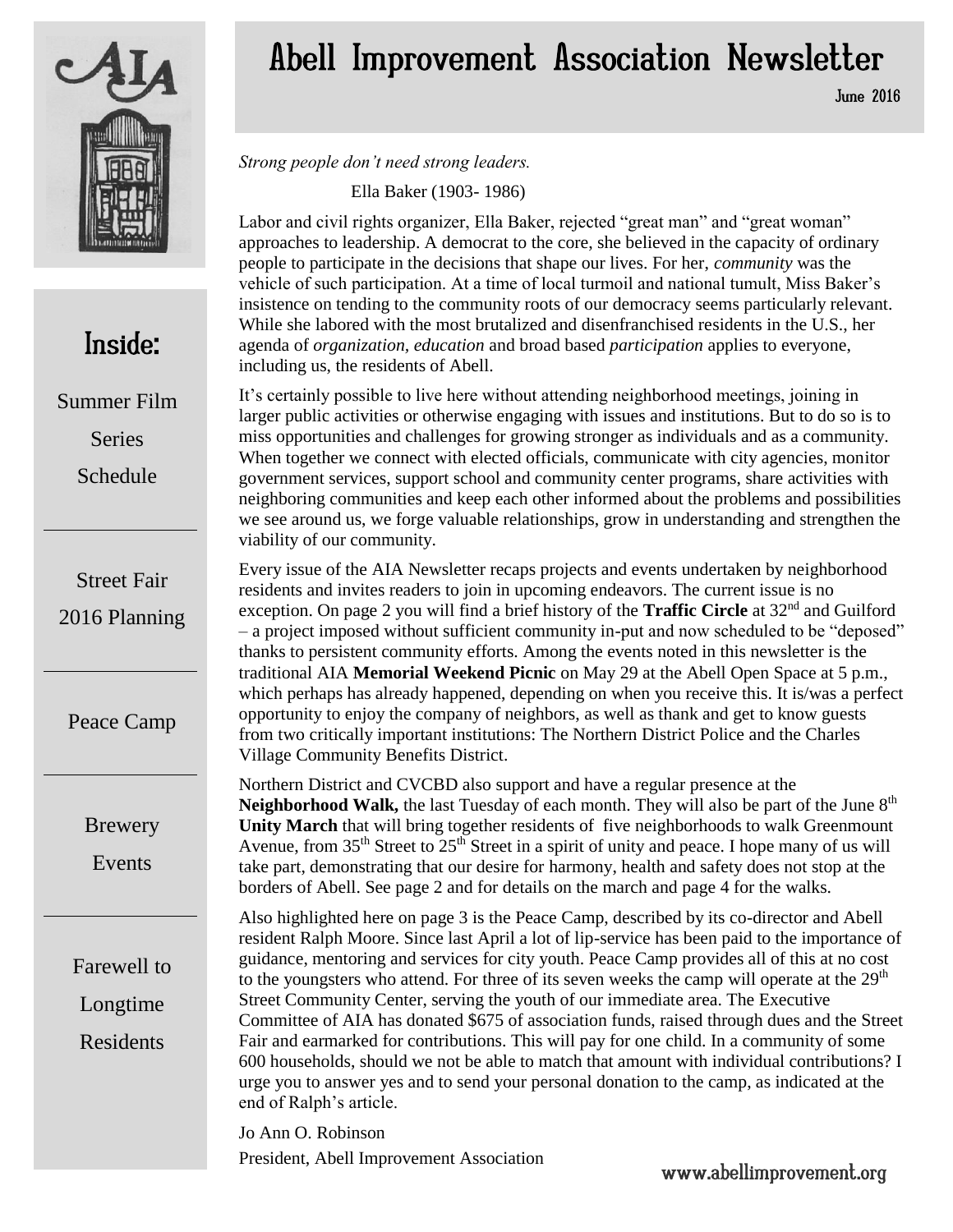#### **Going Full Circle With the Traffic Circle At 32nd and Guilford**

Installed in 2011, the traffic circle at 32nd and Guilford Avenue was part of the plan to create a Bike Boulevard on Guilford Avenue. Residents were informed of, but given scant opportunity for in-put into, its development in the summer of 2010. Between then and January 2016, the intersection at Guilford Avenue and 32nd Street was a topic of discussion at seven AIA membership meetings and the occasion for two AIAsponsored on-site gatherings of residents, in the company of Councilwoman Mary Pat Clarke. In the same period the Executive Committee of AIA met several times about the traffic circle with representatives of the city Department of Transportation and the Bikemore organization. In the larger community, leaders of the Charles Village Civic Association were also expressing concerns to DOT.

Every meeting covered the same concerns: the small intersection does not accommodate a traffic circle; the circle encourages speeding; children playing in the Abell Open Space are at risk; bike-friendly speed humps are needed; drivers do not heed signage; the circle does not work for cyclists or pedestrians; it is unsightly. Beginning with a toilet in March 2012, and including several iterations of a much admired statue, a series of guerilla



*Photo by Katie Flickinger*

installations appeared in the circle expressing neighbors' disaffection.

On December 9, 2015, residents, including cyclists, gathered at the circle with Councilwoman Clarke to present letters, oral testimony and photos of the installations to DOT Director William Johnson and his staff. The majority called for stop signs and bike-friendly speed humps. Two months later the DOT responded that the intersection would "revert" to the previous "All Way Stop." AIA and Councilwoman Clarke continued to lobby for bikefriendly speed humps. On April 13, 2016, Robert E. Ferguson, DOT Superintendent, announced that the traffic circle would "be removed and replaced with All Way Stop control and speed humps….to be completed by June 1, 2016." As this newsletter goes to press, we welcome newly installed (but, alas, not bike-friendly) speed humps on the 32<sup>nd</sup> Street approaches and are awaiting removal of the circle.

If there is a moral to this story it may be to "resist the beginnings" when there are as many questions about a project as there always were about this one. Even so, our voices were heeded, thanks in no small part to the guidance and unwavering support of Councilwoman Clarke.

#### **Street Fair Plans are Moving Forward**

Dear Neighbors,

Don't forget to put the Abell Community Street Fair on your calendars. This year, the Fair is on Sunday, September 18th from 12:00 p.m. to 5:00 p.m. Annual traditions of the fair will continue, including the Children's Parade, bake sale, silent auction, t-shirts, music, and crab feast. As always, plentiful food and drink will be available.

If you want to volunteer, we could use a few organized people to assist with planning. The major work is underway, but some of the jobs are big enough that a helper would be great. And of course, on the day of the Fair, we'll need volunteers. If you would like to help in any capacity, please contact Jackson Gilman-Forlini

[\(jgilmanforlini@gmail.com\)](mailto:jgilmanforlini@gmail.com).

The next AIA newsletter will feature a lot more information about the Fair, including the entertainment line-up, details for pre-ordering crabs, pressing volunteer needs, etc. We are really looking forward to a great day in Abell.

*AIA Street Fair Committee*

#### **Unity March on Greenmount Avenue**

*5 p.m. to 7 p.m., Wednesday June 8, 2016 Rain or Shine Outside Peabody Heights Brewery at the corner of Barclay and E. 30th St.*

Join 14th District City Councilperson Mary Pat Clarke, Northern District Commander Major Richard Gibson, Strong City Baltimore, JHU, Charles Village Community Benefits District, Waverly Main Street, Northern District Community Council, Northern Police District, local business owners, churches and faith based groups, institutions, residents and stakeholders in a march along Greenmount Avenue promoting positive efforts to improve quality of life for all, peace, safety and strength through partnership and unity.

We will march along Greenmount Avenue blocks connecting Harwood, Abell, Charles Village, Better Waverly, Oakenshawe and Waverly with brief ceremonies at the beginning and end.

For more information please contact Joe Stewart at [JoeStewart31947@comcast.net](mailto:JoeStewart31947@comcast.net)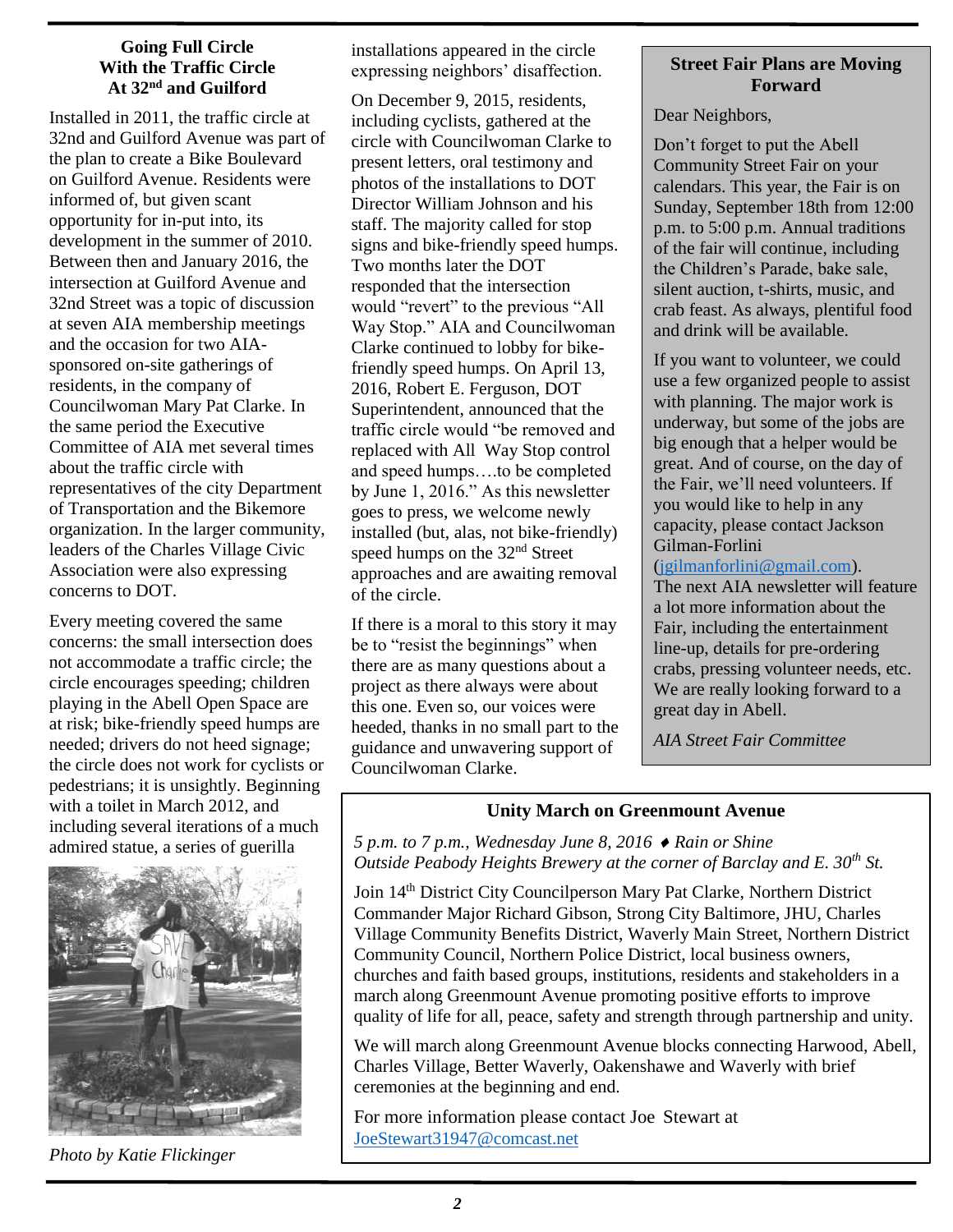#### **Farewells**

Two long-time Abell residents have said their goodbyes recently. As the following notes of farewell show, they will both be greatly missed – **Denise Carolan**, not only by many two-legged Abell dwellers but also by the many on four legs for whom she cared; and **Patricia Owens** (Treasurer of AIA in the early 21st century!) by all who enjoyed the pleasures of her company. We wish them both well in their new homes.

Denise lived at 3122 Abell for 22 years. She lovingly shared her dogs Humphrey and Hayley and three cats, Wally, Cally and Casper with the neighborhood. Wally, especially, was one of the "mayors of Abell Avenue." Denise was also active in animal rescue and she fostered pets in need of temporary TLC. Her support meant a great deal to neighbor Vonnie Gowe and her "Nest for the Night" endeavors.

*Elizabeth DuVerlie and Vonnie Gowe*

#### **Ten Happy Years of Peace Camp**

Since 2007, Nawal Rajeh and I have conducted a Peace Camp for inner city children of Baltimore. It has been hard work but it has been a delightful ten years of turning out peacemakers. Over the years, we've been joined by Julia Rodricks, Oluwa Rotimi Lademo and Jessica Hutchinson among others. The creative, dedicated staff has evolved over the years.

Nawal is our camp director. She develops the curriculum, hires staff and plans and supervises the staff for the seven weeks of activities with the children ages 5-12. There is morning classroom work including writing, reading and learning about each week's peace heroes. Over the years, Harriet Tubman, Mother Theresa, Rosa Parks, Martin Luther King, Nelson Mandela, Ang San Suu Kyi and many others have been studied. When possible, we have provided companion field trips for the campers to see Harriet Tubman's home on the Eastern Shore of Maryland, to visit a convent in East Baltimore where the religious women of Mother Theresa's order live, and we've taken the campers to the spot at the Lincoln Memorial where Martin Luther King delivered his famous "I have a dream" speech.

Peace Camp is learning and is summer fun: swimming, snacks, art and dancing, field trips and T-shirts. We provide a nutritious breakfast and lunch for each child. We offer all of the campers a quality summer camp experience and we are proud that children are not charged anything to participate in Peace Camp.

There are two sites: one campsite is at the 29<sup>th</sup> Street Community Center in Harwood-Barclay and the other is in Johnston Square at the St. Frances Academy Community Center. Peace Camp begins the week of June 23<sup>rd</sup> and continues for up to seven weeks: three at 29<sup>th</sup> Street and four weeks at SFA. We hire Summer Youth Workers from the Mayor's Office of Employment Development as Junior **Counselors** 

We very much appreciate last year's support of the Abell Improvement Association and we look forward to your continued support.

Peace, of course,

Ralph E. Moore, Jr. Co-Founder and Chief Fundraiser By Peaceful Means

*Checks should be written to "By Peaceful Means", with "Peace Camp 2016" on the memo line, and mailed to Strong City Baltimore, 3503 N. Charles St., Baltimore MD 21218.*

*A "Yarn" of Patricia Owens at Knit Night*

Just sitting around at Jan French's Knit Night has begun Click Clack Patricia Owens is moving Click Clack We are all so sad Memories rushing in 36 years at 3011 Guilford Avenue All the neighbors she's met Click...with gardening Clack…with entertaining Click...with openness and always with a smile click clack For Patricia life is an adventure Red Emma's for tea, Locust Point for the  $4<sup>th</sup>$  of July Everyman Theater, BMA, The Walters, Christmas in Mexico Click Clack Click Clack The Village Learning Place - a major beneficiary of Patricia's time Click Second Wednesday Program Committee Clack The Garden Committee.... 85 years old and helping to move a ton of earth for a patio at the VLP 87 years old and heading off to work Click Clack Click Clack Helpful is Patricia's middle name Click...dropping folks off at the hospital Clack...welcoming neighbor's visitors to her home Click...sheltering neighbors after a fire Clack...maintaining tree wells Most of all Patricia is all of ours friend! Click Clack We'll miss you! *By Beverly Fink with input from Jan French*

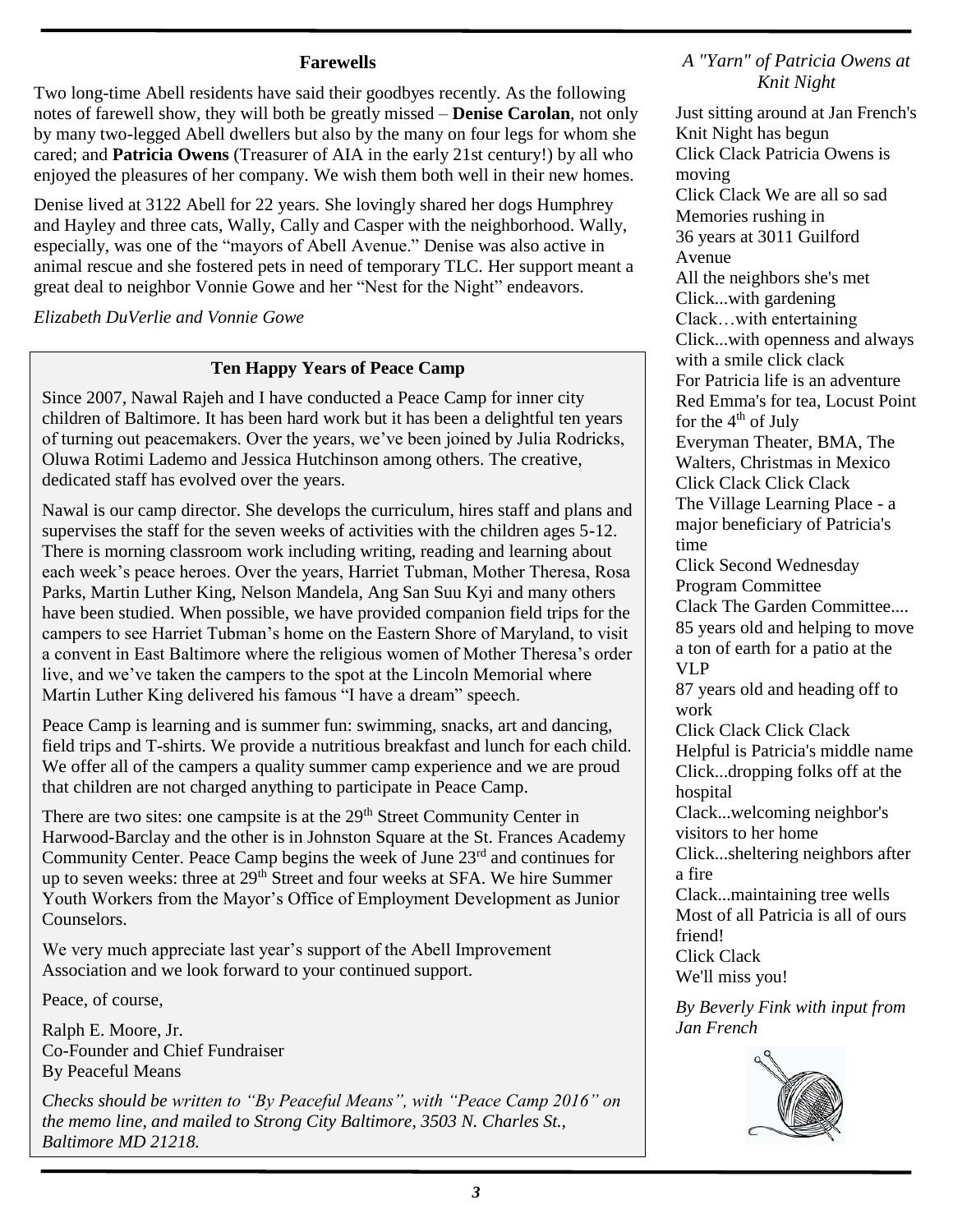THEME: **Positive Community Engagement Through the Arts** 



# **GERTRUDE S. WILLIAMS LECTURE SERIES**

## with

# **ADAM JACKSON**

CEO, Leaders of a Beautiful Struggle



29th St. Community Center 300 E. 29th Street Baltimore, MD 21218

**RSVP REQUIRED BY JUNE 17** STRONGCITYBALTIMORE.ORG/EVENT/ ADAMJACKSON/ 443-213-0394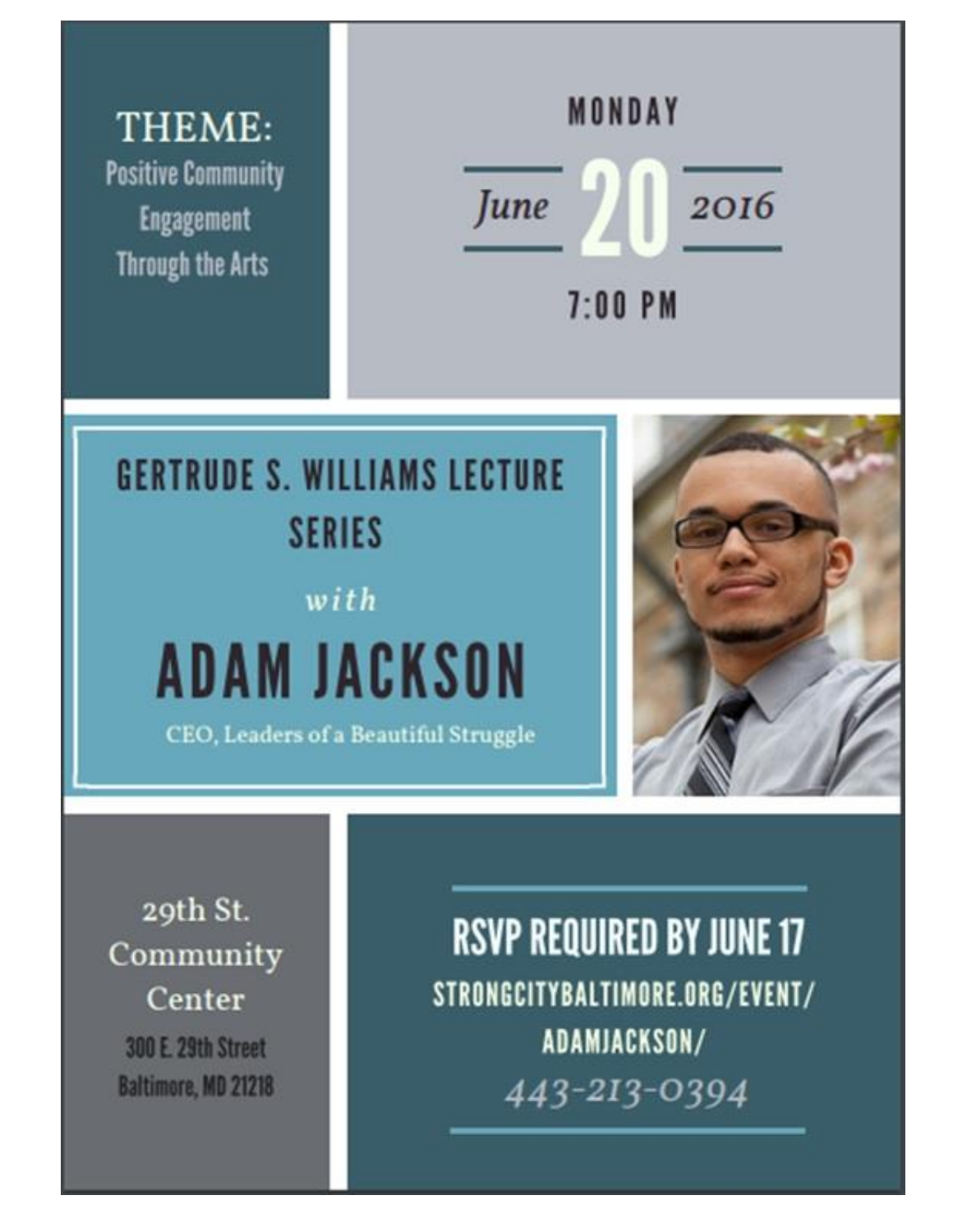

## **29TH STREET COMMUNIT** Y CENTER'S **3rd Birthday Celebration**





## **SATURDAY, JUNE 4TH**  $2 - 5$ PM

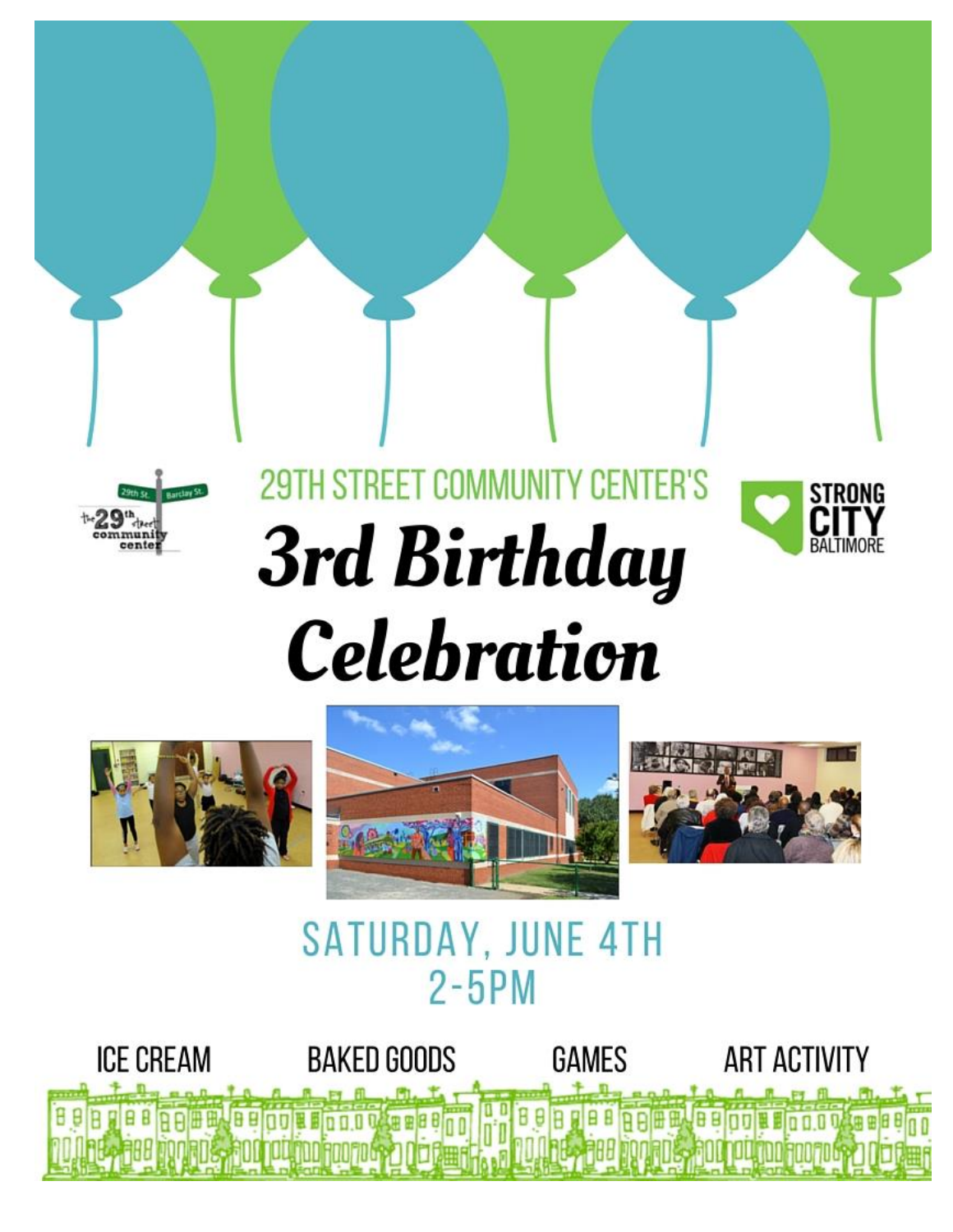# Waverly **Main Street** Baseball and **Brews**

# **Peabody Heights Brewery**

401 E. 30th Street, Baltimore, MD

\$25 advance ticket \$30 at the door

**S10 BBQ Buffet** 

## Come watch the O's take on the Blue Jays and enjoy an open tap of 20 Craft Beers!

Raven Beer - Old Oriole Park Beer - Baltimore Brewing Company<br>Monument City - Full Tilt - Fin City - Antietam Brewery

**Tickets at** www.WAVERLYMAINSTREET.org



12pm